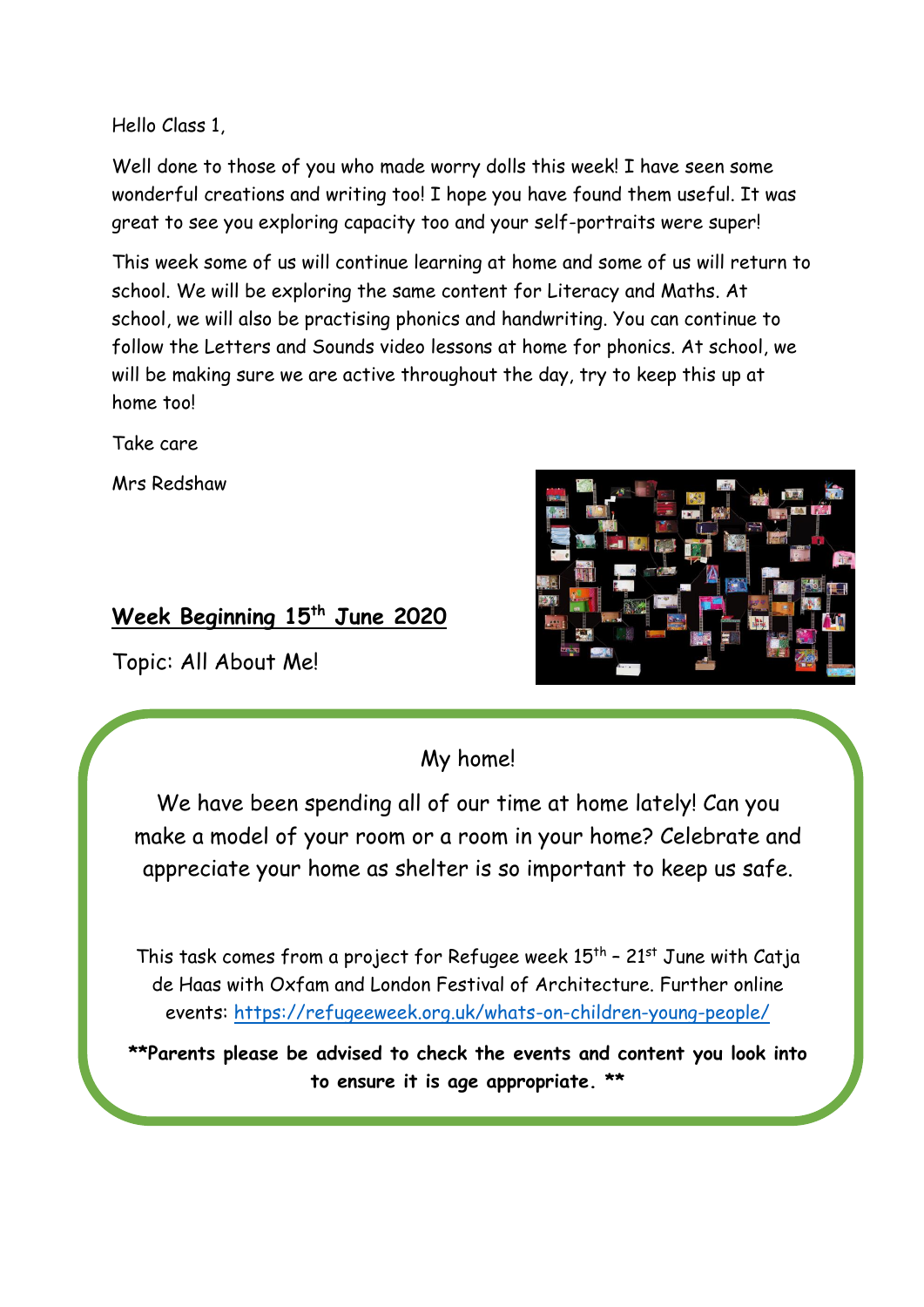#### **Creative tips**

To make your doll's house you need a shoebox or box of any size, without a lid. You can decorate the box with anything that you find in your home or your environment

Think about natural materials such as bark, plants and natural fibres or reused materials such as old magazines, fabrio scraps, loo rolls, scraps of wallpaper, bottle caps, old newspapers, sweet wrapping, plastic bottle caps, old fabric, etc.

Then there's lolly-pop sticks, paper and card, pencil and paint as well as old pieces of jewellery, anything you can find. You can make whatever you like in your box. You'll also need glue, scissors and pen and paper (be careful with sharps and ask an adult for help if you need it).

Cans, lolly-pop sticks, bottle tops. Look what you have in your house. Look what you can make from simple elements. We will post more ideas and other boxes on our social media, so follow us! @giantdollshouse on Instagram, Facebook and Twitter.

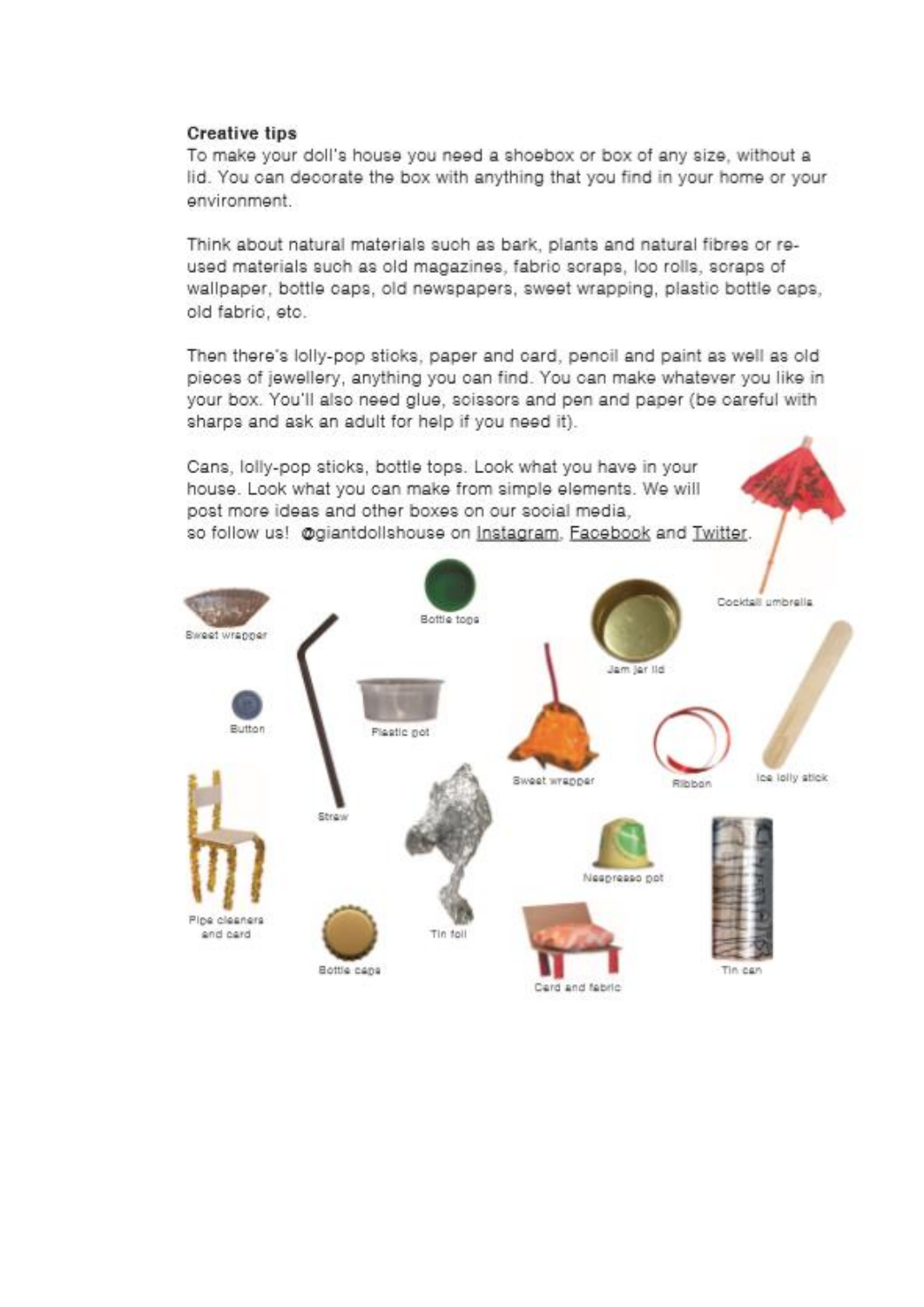## **Literacy: '***Me'* **by Swapna Haddow**

# Me

And I blow that thought away, away.

So far away.

And I hug my arms around me and squish me hard. Then I jump and I stretch and I leap up high. And I sing and I shout and make shapes and I wiggle my toes and wobble my belly and I dance on my head and think all my thinks. And I remember just how much I LOVE BEING ME.

Me Copyright © Swapna Haddow 2020

I love me. I love the way I shoot through the sky when I jump, jump, JUMP. I love my stretchy arms and all the shapes I can make. I love my wobbly belly and my wiggly toes. I love my curly hair and my brown skin. I love my brain, my brilliant thinky brain that maps my voyages and paints my daydreams. But sometimes there are days when I'm not sure I love me as much as the day before. So on those days I squeeze my eyes shut. I take a deep breath in.

## Task: To complete your own '*Me*' Poem using the template. You could perform the poem to your family!

#### Adult prompts:

Firstly, discuss any new words and their meaning. Then identify something your child likes doing to complete the first line in the poem. You could use one verb e.g I love the way I jump or add more information and description like the line from the poem. Next, identify two parts of their body your child likes and discuss why. Use this information to fill in the poem template, using phonics knowledge to spell.

After, discuss the middle section of the paragraph. Discuss why we would close our eyes and blow sad thoughts away? Look at the poem and identify what the writer does to make them-self feel better. Give some examples of what you might do to make yourself feel better. Ask your child how they could make themselves feel better, what do they like to do? Use their ideas to complete the lines in the poem.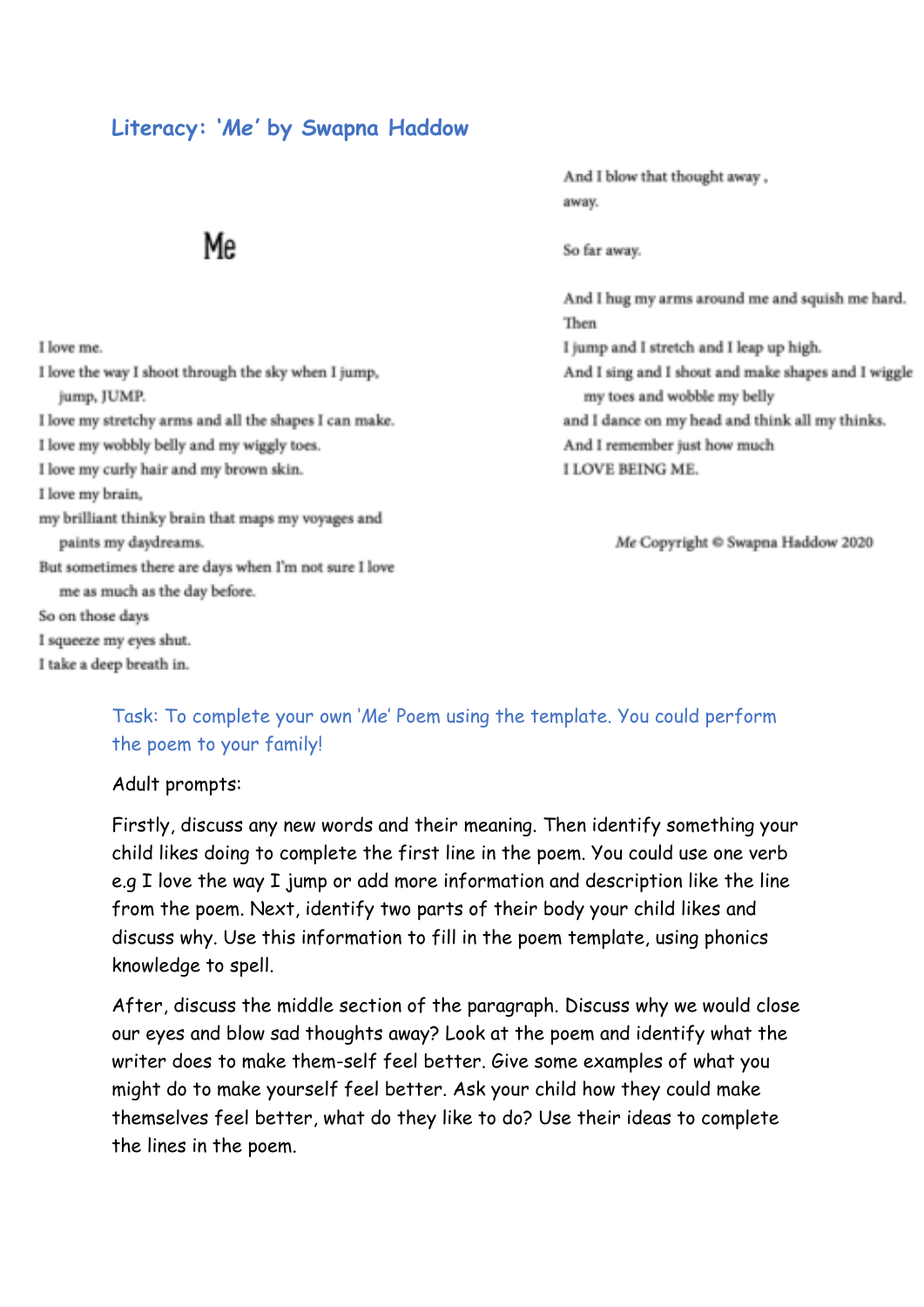# **Poem Template - Me**

- I love me.
- $I$  love the way  $I$   $\overline{\phantom{a}}$
- $I$  love my  $\overline{I}$
- $I$  love my  $\overline{I}$

But sometimes there are days when I'm not sure if I love me as much as the day before.

So on those days I squeeze my eyes shut.

I take a deep breath in.

And I blow that thought away,

away.

So far away.

And I hug my arms around me and squish me hard.

Then

| I jump and I |  |
|--------------|--|
|              |  |

 $I \longrightarrow$  and  $I \longrightarrow$ 

And I remember just how much

I LOVE BEING ME.